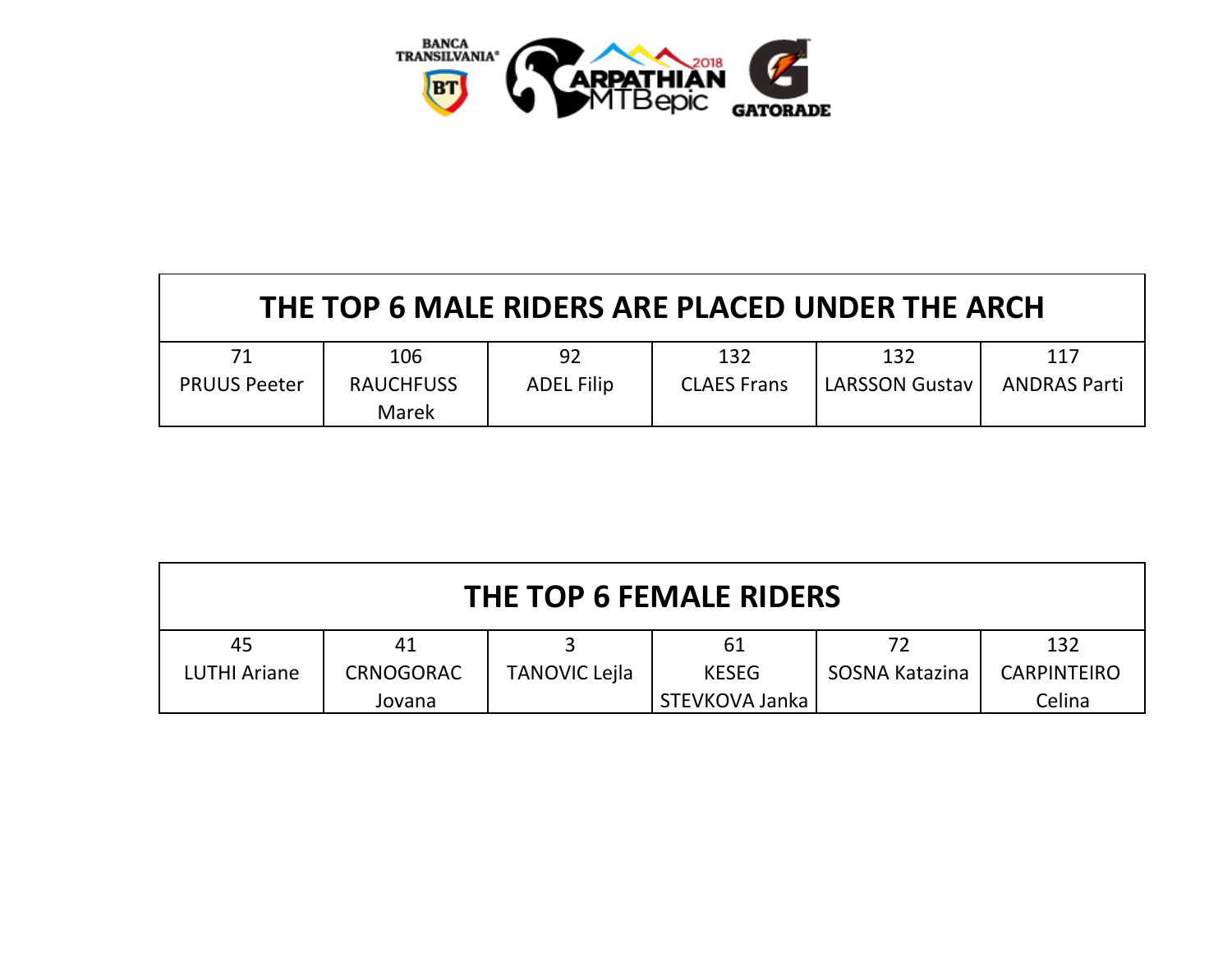

|                | 120                    | 70                    | 75                      | 128                  | 34                    | 73                    |
|----------------|------------------------|-----------------------|-------------------------|----------------------|-----------------------|-----------------------|
| $\mathbf{1}$   | <b>VANDEN</b>          | <b>CHIARINI</b>       | <b>SINZA Raul</b>       | <b>KELEMEN Arpad</b> | <b>GATHOF Daniel</b>  | <b>BLAZSO Marton</b>  |
|                | <b>HAESEVELDE Rob</b>  | Riccardo              |                         |                      |                       |                       |
|                | 93                     | 53                    | 124                     | 97                   | 89                    | 63                    |
| $\overline{2}$ | <b>JOBANEK Jan</b>     | <b>EISENBARTH</b>     | <b>WALLACE Cory</b>     | <b>DUCA Bogdan</b>   | <b>SIGEL Pirmin</b>   | <b>BEKKENK Ramses</b> |
|                |                        | Pirmin                |                         |                      |                       |                       |
|                | 84                     | 55                    | 121                     | 83                   | 39                    | 52                    |
| $\overline{3}$ | <b>MALNASI Jozsef</b>  | <b>DOBAI Robert</b>   | <b>GOMBERT</b>          | <b>MOLNAR Ede</b>    | <b>OPREA Tudor</b>    | <b>CAPUSCEAC</b>      |
|                | Attila                 |                       | Frederic                |                      |                       | Vasile                |
|                | 82                     | 37                    | 54                      | 38                   | 130                   | 48                    |
| $\overline{4}$ | <b>STANCU</b>          | <b>LOGIGAN Lucian</b> | <b>MAIER Maxi</b>       | <b>ROBERTO Burta</b> | <b>MADARAS Attila</b> | <b>FUEHRMANN</b>      |
|                | Alexandru -            |                       |                         |                      |                       | Michael               |
|                | 133                    | 56                    | 112                     | 51                   | 115                   | 76                    |
| 5              | <b>ROSIORU Daniel</b>  | <b>HARING Martin</b>  | <b>FERREIRA Valerio</b> | <b>GUTH Olivier</b>  | <b>IONASCU Marius</b> | <b>MURA Istvan</b>    |
|                | <b>Marius</b>          |                       |                         |                      |                       |                       |
|                | 78                     | 131                   | 29                      | 50                   | 123                   | 81                    |
| 6              | <b>MITITELU Andrei</b> | <b>LEGNAVSKY</b>      | <b>GAMITO Vitor</b>     | <b>HARTMANN</b>      | <b>VLAD COSTINEL</b>  | <b>KURTY Jakub</b>    |
|                | <b>Nicolae</b>         | Tomas                 |                         | Jakob                | Urzica                |                       |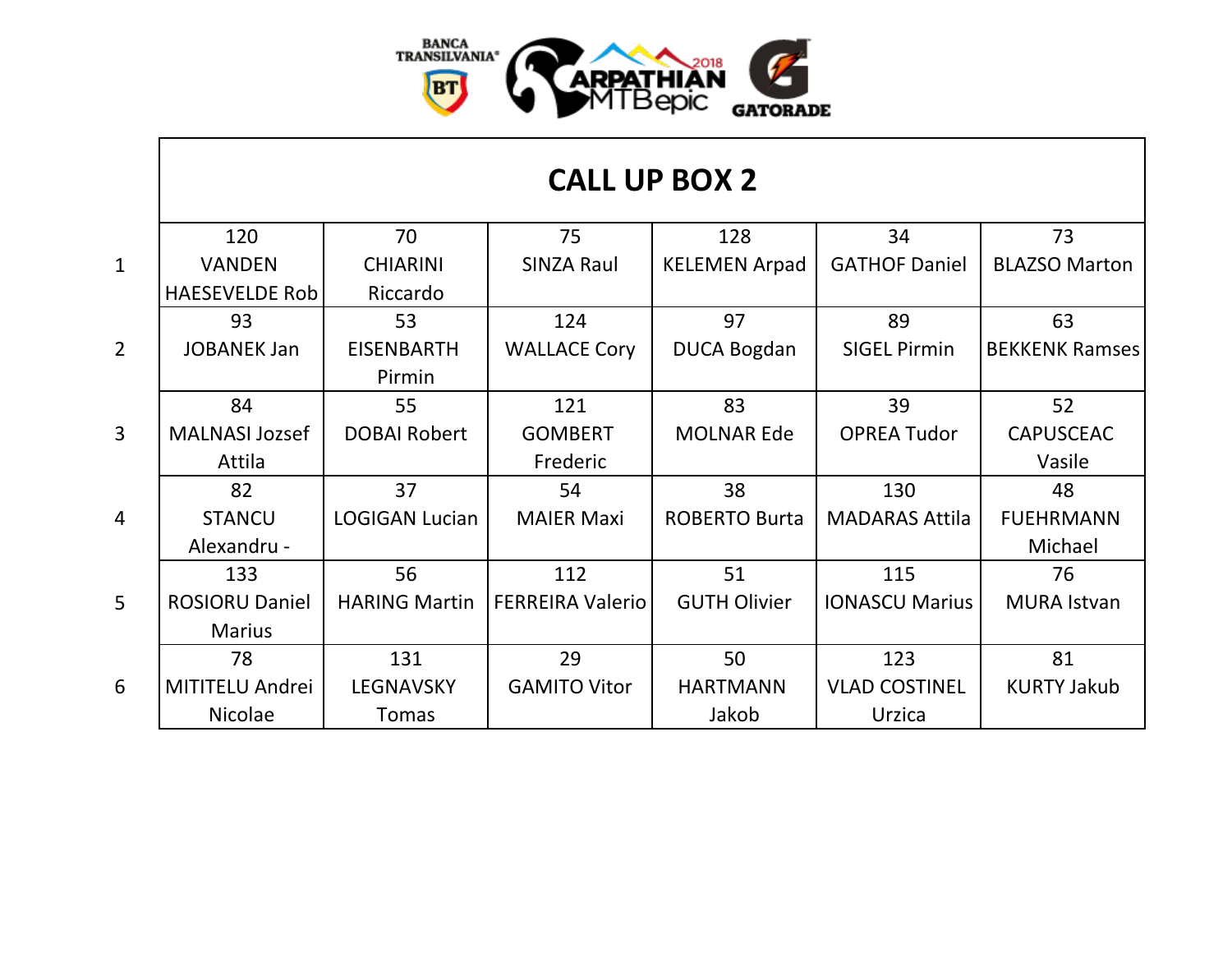

## **CALL UP BOX 3**

|                 | 87                  | 26                    | 19                   | 98                   | 127                    | 99                    |
|-----------------|---------------------|-----------------------|----------------------|----------------------|------------------------|-----------------------|
| $\mathbf{1}$    | PARASCHIVU          | JIDOVU Cristian       | <b>SOBENNICOV</b>    | <b>LEHACI Daniel</b> | <b>DIACONESCU</b>      | <b>KOLOMEETS</b>      |
|                 | Sergiu              |                       | Andrei               |                      | Radu                   | Anatoly               |
|                 | 18                  | 12                    | 77                   | 16                   | 15                     | 66                    |
| $\overline{2}$  | <b>APRODU Petru</b> | <b>SIMION Sabin</b>   | <b>KECSKES David</b> | <b>VALLEE Rene</b>   | <b>CIUMER Maxim</b>    | <b>CATOIU Andrei</b>  |
|                 |                     |                       |                      |                      |                        |                       |
|                 | 10                  | 8                     | 113                  | 22                   | 32                     | 103                   |
| $\overline{3}$  | <b>CIOBANIUC</b>    | <b>PREDA Razvan</b>   | <b>DUMITRESCU</b>    | <b>MUNTEAN Paul</b>  | <b>SNOBEL Zdenek</b>   | <b>ZANARDI Aldo</b>   |
|                 | Ciprian             |                       | Gerhard              |                      |                        |                       |
|                 | 17                  | 58                    | 88                   | 100                  | 86                     | 101                   |
| $\overline{4}$  | PAL Bogdan          | JIPA Razvan -         | <b>SASU Robert</b>   | <b>RYABININ Petr</b> | <b>GREC Georgian</b>   | <b>GLAJZA Robert</b>  |
|                 | Sebastian           | Andrei                |                      |                      |                        |                       |
|                 | 85                  | 42                    | 11                   | 60                   | 35                     | 13                    |
| $5\overline{)}$ | SEMERAD Ondrej      | <b>COMYN Hans</b>     | <b>CATALIN Maxim</b> | <b>SANDU Marc</b>    | <b>DUDEK Bo Kamp</b>   | <b>MLOTEK Dariusz</b> |
|                 |                     |                       |                      |                      |                        |                       |
|                 | 129                 | 118                   | 94                   | 28                   | 80                     | 23                    |
| 6               | <b>CANTOR Ilya</b>  | <b>VALENTIN lancu</b> | <b>NEAGA Lucian</b>  | <b>NAGY Tiberiu</b>  | <b>GHEDUZZI Ulisse</b> | <b>COCIUBA Teofil</b> |
|                 |                     |                       |                      |                      |                        |                       |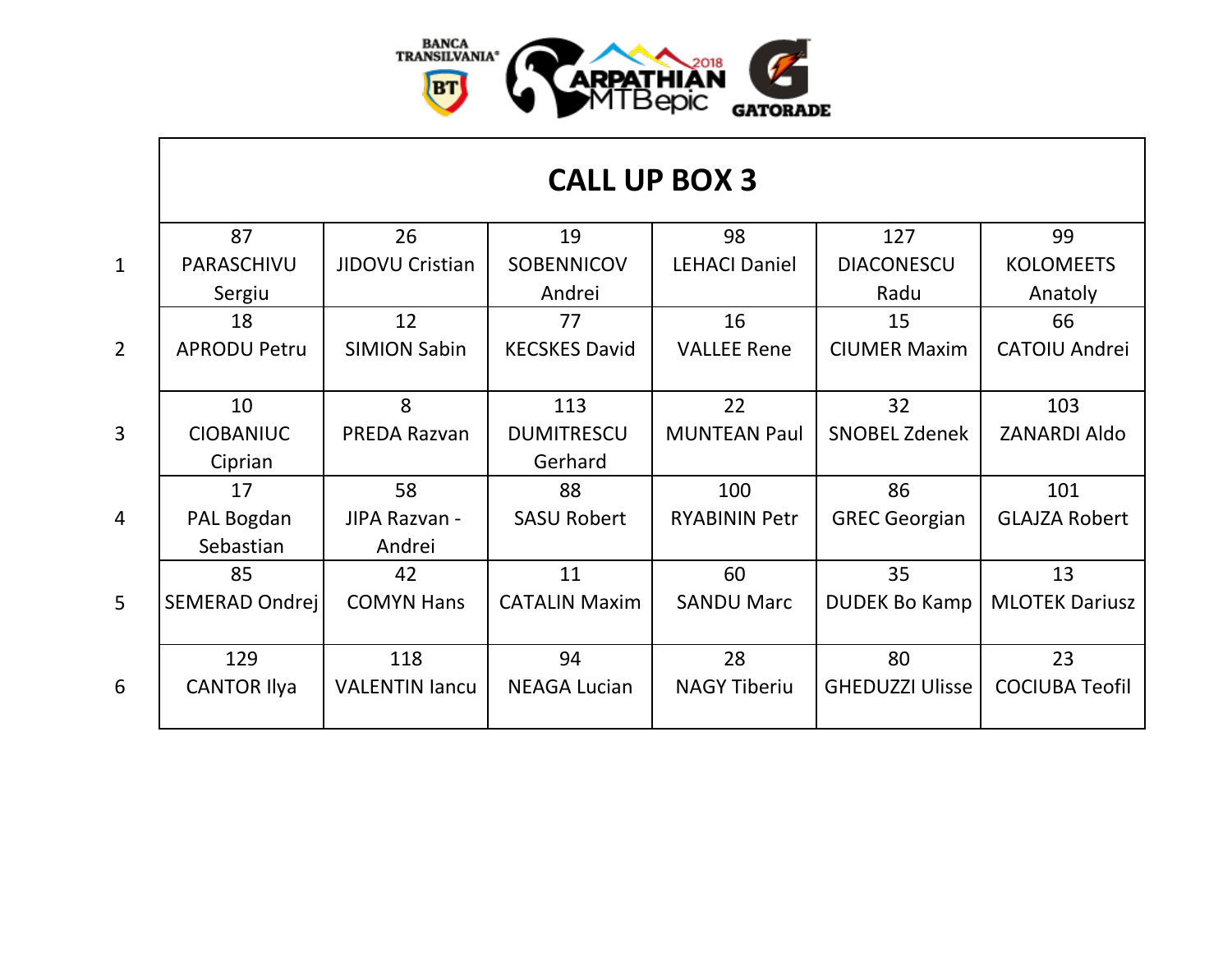

## **CALL UP BOX 4**

|                | 59                     | 47                     | 30                     | 5                    | 69                     | 49                     |
|----------------|------------------------|------------------------|------------------------|----------------------|------------------------|------------------------|
| $\mathbf{1}$   | <b>JUHASOVA</b>        | <b>HEGGLIN Kurt</b>    | MANASTIREANU           | <b>DRAGAN Oliver</b> | <b>JUNCU Victor</b>    | <b>TEBEICA Tiberiu</b> |
|                | Andrea                 |                        | George                 |                      |                        |                        |
|                | 4                      | 7                      | 74                     | 64                   | 104                    | $\overline{2}$         |
| $\overline{2}$ | <b>TROESCH Daniele</b> | ALEXANDRU              | <b>STELLA David</b>    | <b>CAMPIAN</b>       | <b>DOBSOVIC</b>        | <b>LAZAR Mihai</b>     |
|                |                        | <b>Stefan Nicolae</b>  |                        | Horatiu - Alin       | Vojtech                |                        |
|                | 65                     | 122                    | 6                      | 95                   | 90                     | 116                    |
| $\overline{3}$ | <b>IORDAN</b>          | <b>VULPE Alexandra</b> | <b>ROBU Andrei</b>     | <b>OLARU Mircea</b>  | <b>SANDU Mugurel</b>   | <b>GOLDRING Jeno</b>   |
|                | Constantin             |                        |                        |                      |                        |                        |
|                | 20                     | 9                      | 14                     | 91                   | 105                    | 1                      |
| $\overline{4}$ | <b>GERGELY Juhasz</b>  | PARCATA Daniel -       | <b>COTIGA Tatiana</b>  | <b>OTTO Miroda</b>   | <b>MIRCEA Florescu</b> | <b>GAVRILA Doru</b>    |
|                |                        | Bogdan                 |                        |                      |                        |                        |
|                | 119                    | 33                     | 108                    | 62                   | 24                     | 67                     |
| 5              | <b>DJANGLISTIC</b>     | <b>SMOCHINA</b>        | <b>SPORIS Augustin</b> | <b>BONTA Karina</b>  | <b>FORD Jeffrey</b>    | <b>COSAC Vasile</b>    |
|                | Maxim                  | Cristian               |                        |                      |                        |                        |
|                | 114                    | 107                    | 57                     | 68                   | 25                     | 125                    |
| 6              | <b>MANOLESCU</b>       | <b>ZOLTAN Fogarasi</b> | AMZULESCU              | <b>CHIOSEAUA</b>     | <b>SHORT John</b>      | *KOSTIC Ivana          |
|                | Rares                  |                        | <b>Marius</b>          | Cristian             |                        |                        |